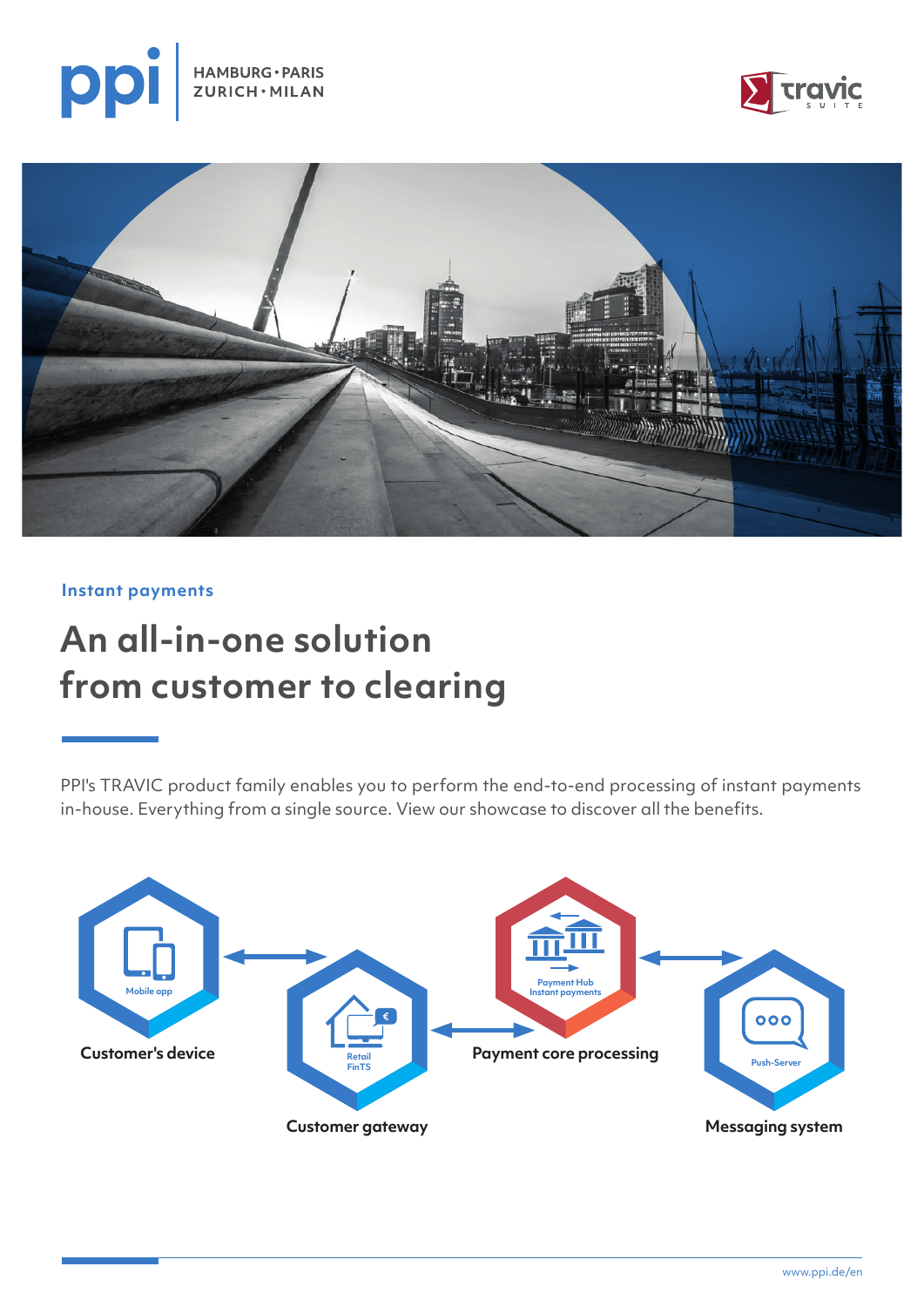# **The challenge**

Instant payments (IP) – "the new normal" – profoundly changes European payments:

- Immediate availability
- High transaction throughputs
- Uninterrupted 24/7/365 operation
- Pan-European range

#### **Online server**

Apart from the interfaces to the customer, TRAVIC-Retail also offers various interfaces for the internal systems (authorisation, authentication, core banking system, logging, monitoring). A special feature of these interfaces is their flexibility. They can be adapted to every infrastructure and internal protocol. If no adjustments are necessary, a major portion of the interfaces can be used with standard implementations.

The interface to the core banking system is furthermore characterised by its online capability. After the authorisation and authentication have been checked, all orders are forwarded directly to the back end. Another requirement for instant payments processing is thus met. The back end, of course, also has to be online-enabled.



# **Instant payments**

# **Multi-API platform TRAVIC-Retail Clearing solution TRAVIC-Payment Hub**

Instant payments create completely new requirements for the processing systems of financial institutions. The critical factor is the parallel execution of many single payments. This means: A high-performance and robust online processing is an essential requirement for instant payments. Additionally, suitable access systems that support instant payments must exist, and the customer wants to be actively informed about received and failed payments. These challenges have been solved by the solutions of PPI's product family.

#### **Instant payments access channels**

TRAVIC-Retail enables instant payments both via the FinTS channel established in Germany and via the emergent European XS2A interface (according to the specification of the Berlin Group). Both interfaces can be used by customers to upload single payments and to query their status. FinTS-enabled clients have been using this interface for over 10 years and have recently started using business transactions for instant payments, as well. The first TRAVIC-Retail customer is currently in the market probation phase with the XS2A interface. Additional interfaces, e.g. XS2A interfaces based on other specifications (STET/ France, Corporate-API/Switzerland), can be implemented on request.

## **High availability**

A feature that is not trivial, the high availability, applies to TRAVIC-Retail. Instant payments can only be offered if the infrastructure and all systems included in it are highly available, i.e. 24 hours a day and 7 days a week. If the connected database is highly available and TRAVIC-Retail is run on at least two instances, software updates, updates of the database model and changes to the configuration can be performed during running operation.



## **Interfaces to other products**

The remarkable thing about the PPI product family is the continuity of the solution. All products are connected via open interfaces. TRAVIC-Retail has both an MQ interface to the clearing system TRAVIC-Payment Hub and a REST interface to the TRAVIC-Push-Server.

# **PSD2-ready**

In conclusion, TRAVIC-Retail is ready for the PSD2. The demand for a strong customer authentication (SCA) has been met with the newest FinTS specification and is available for all customers in TRAVIC-Retail as of version 3.0.

TRAVIC-Retail implements an XS2A interface based on the Berlin Group specification.

### **Flexible workflow engine**

The workflow engine of TRAVIC-Payment Hub is the basis for an automated and flexible payment processing. The processing process can be individually adapted to the customer's needs. The connection of peripheral bank systems is custom-fitted via provider interfaces.

### **Liquidity management**

TRAVIC-Payment Hub is fully multi-client capable and designed for the connection of indirect participants. TRAV-IC-Payment Hub can monitor the liquidity of affiliated institutions and customers independently of the booking system. This ensures, for example, that balance checks can be performed for instant payments and the payments can be credited even though no web-enabled balance check and booking system is connected.



# **6,000 SCT instant payments per second**

At peak load in our standard test environment, the instant messaging server reached a data volume of 6,000 transactions per second.A reading of the entire process chain including later downstream process steps such as archiving or statistics on the same standard hardware resulted in a data volume of 1,000 transactions per second. Yet TRAVIC-Payment Hub has low hardware requirements.

# **Avoiding bottlenecks**

The peak load behaviour is decisive for a smooth operation at high data volumes. If, for example, a correspondent or a connected system does not respond in time due to technical problems, this should not cause a bottleneck that affects the remaining transactions in a negative way. We have proven the successful implementation in tests such as the one depicted below:

The figure simulates a delay of 500 transactions per second. At 22:53:30, a partner's response is considerably delayed. The number of transactions active in the system increases (orange line). The delayed transactions (orange) are rejected due to timeout. The transactions of other partners (blue) are processed without problems. One minute later, the affected partner is online again and the data volume increases.